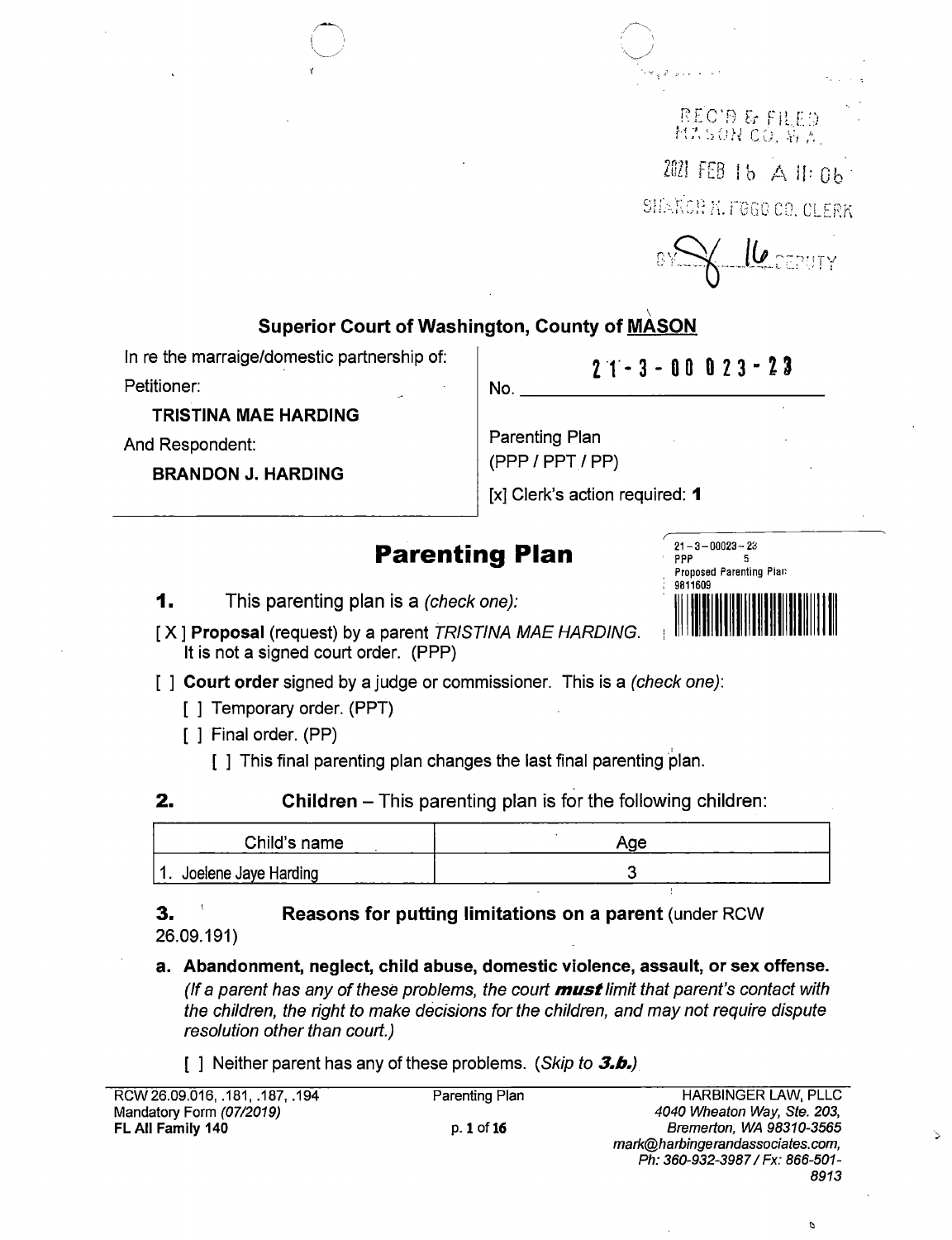- [ ] A parent has one or more of these problems as follows *(check all that apply)*:
	- [ ] **Abandonment**  (Parent's name): \_\_\_\_\_\_\_\_\_\_ intentionally abandoned a child listed in **2** for an extended time.
	- [ ] **Neglect** (*Parent's name):*<br>contract the substantially refused to perform his/her parenting duties for a child listed in **2.**
	- [ ] **Child Abuse (Parent's name): \_\_\_\_\_\_\_\_\_\_\_** (or someone living in that parent's home) abused or threatened to abuse a child. The abuse was (check all that apply): [ ] physical [ ] sexual [ ] repeated emotional abuse.
	- [ **X] Domestic Violence BRANDON** *J.* **HARDING** (or someone living in that parent's home) has a history of domestic violence as defined in RCW 26.50.010.
	- [X] **Assault BRANDON J. HARDING** (or someone living in that parent's home) has assaulted or sexually assaulted someone causing grievous physical harm, causing fear of such harm, or resulting in a pregnancy.
	- [X ] **Sex Offense** BRANDON J. HARDING IS AWAITING TRIAL ON MULTIPLE CHARGES OF RAPE AGINST THE PETITIONER.
		- [ ] (Parent's name):  $\blacksquare$ of a sex offense as an adult.
		- [ ] Someone living in *(parent's name):* The same of the set of the set of the has been convicted as an adult or adjudicated as a juvenile of a sex offense.
- **b.** Other problems that may harm the children's best interests. If a parent has any of these problems, the court **may** limit that parent's contact with the children and right to make decisions for the children.)
	- [ ] Neither parent has any of these problems. ( Skip to **4.)**
	- [ $X$ ] A parent has one or more of these problems as follows *(check all that apply):* 
		- [ ] **Neglect**  (Parent's name): \_\_\_\_\_\_\_\_\_\_\_\_ neglected his/her parental duties towards a child listed in **2.**
		- [ **X** ] **Emotional or physical problem BRANDON J. HARDINGhas** a long-term emotional or physical problem that gets in the way of his/her ability to parent.
		- [ **X] Substance Abuse BRANDON J. HARDING** has a-Icing-term problem with drugs, alcohol, or other substances that gets in the way of his/her ability to parent.
		- [ ] **Lack of emotional ties** (Parent's name): has few or no emotional ties with a child listed in **2.**
		- [ ] **Abusive use of conflict** (Parent's name): uses conflict in a way that endangers or damages the psychological development of a child listed in **2.**
		- [ ] **Withholding the child** (Parent's name): has kept the other parent away from a child listed in **2** for a long time, without a good reason.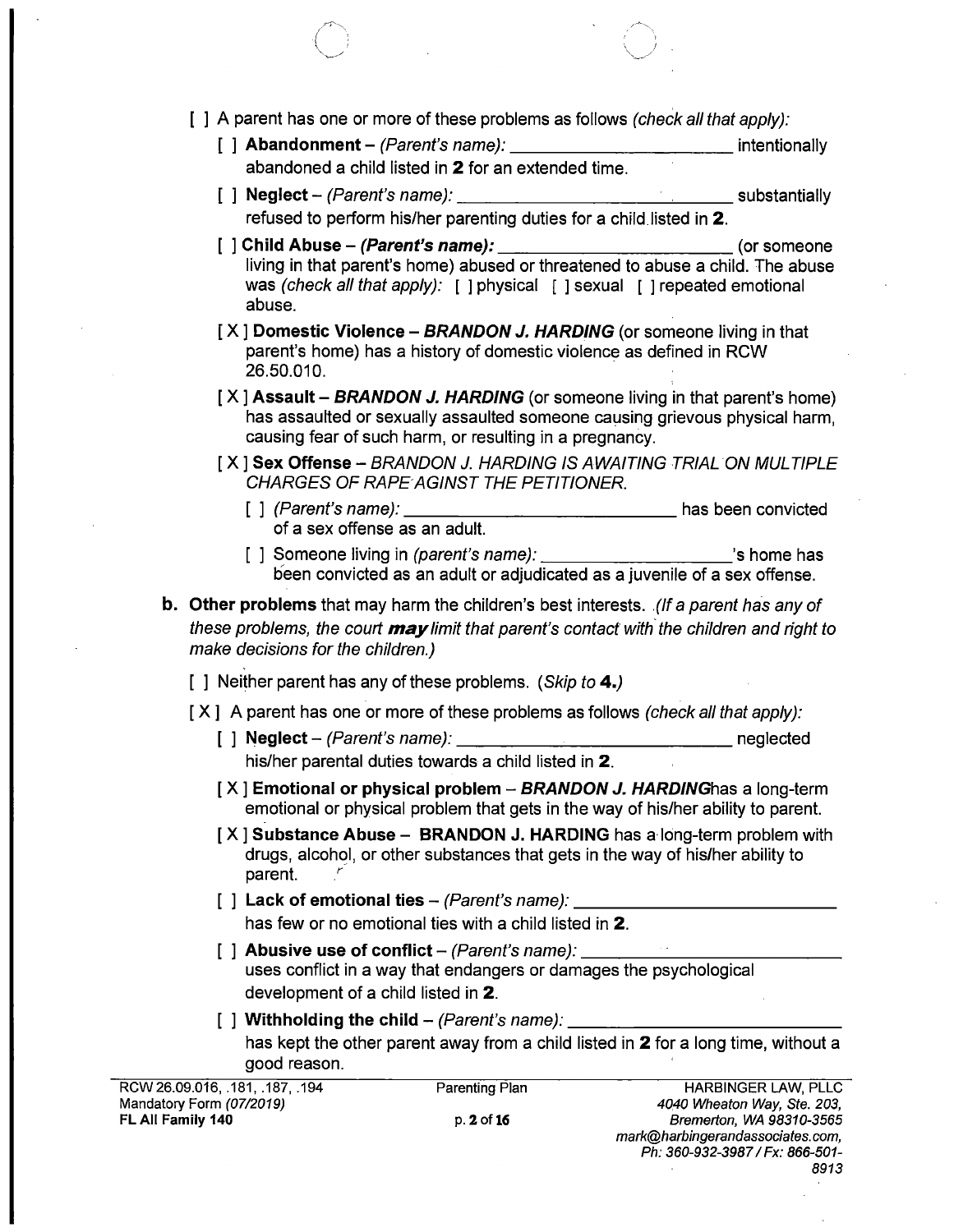[ ] **Other** (specify):

### **4. Limitations on a parent·**

- [ ] Does not apply. There are no reasons for limitations checked in **3.a. or.3.b.** above. (Skip to **5.)**
- [ ] **No limitations despite reasons** (explain why there are no limitations on a parent even though there are reasons for limitations checked in **3a. or 3.b.** above):
- [ ] **The following limits or conditions apply to BRANDON J. HiRDING**  (check all that apply):
	- [ **X** ] No contact with the children, until below-listed evaluation and other steps are completed
	- [ ] Limited contact as shown in the Parenting Time Schedule (sections **8 -11)** below.
	- [ ] Limited contact as follows (specify schedule, list all contact here **instead** of in a Parenting Time Schedule, skip sections  $B - 11$ :
	- [ ] **Supervised contact.** All parenting time shall be supervised. Any costs of supervision must be paid by *(name)*:

The supervisor shall be:

- [ ] a professional supervisor (name): \_\_\_\_\_\_\_\_\_\_\_\_\_\_ \_
- [ ] a non-professional supervisor (name): \_\_\_\_\_\_\_\_\_\_\_\_ \_

The dates and times of supervised contact will be:

[ ] as shown in the Parenting Time Schedule (sections **8 -11)** below.

[ ] as follows *(specify)*: \_\_\_\_\_\_\_\_\_\_\_\_\_\_\_\_\_\_\_\_\_\_\_\_\_\_\_\_

(Specific rules for supervision, if any):  $\frac{1}{2}$   $\frac{1}{2}$   $\frac{1}{2}$   $\frac{1}{2}$   $\frac{1}{2}$   $\frac{1}{2}$   $\frac{1}{2}$   $\frac{1}{2}$   $\frac{1}{2}$   $\frac{1}{2}$   $\frac{1}{2}$   $\frac{1}{2}$   $\frac{1}{2}$   $\frac{1}{2}$   $\frac{1}{2}$   $\frac{1}{2}$   $\frac{1}{2}$   $\frac{1}{2}$ 

[ ] Other limitations or conditions during parenting time (specify): \_\_\_\_\_\_\_\_\_\_\_\_\_\_\_\_\_\_

[ **X** ] **Evaluation or treatment required. BRANDON J. HARDING** must i) undergo a complete psychological evaluation and comply with teatment as recommended by the evaluation, and demonstrate such ongoing compliance for no less than 6 months; and, if found guilty, ii) complete any criminal sentences he has been charged with, including payment of. any restitution and/or child support arrearages that he is ordered to pay as part of the events of December 11 and 12, 2020, for which he was criminally charged.

As well as:

RCW26.09.016, .181, .187, .194 Mandatory Form (07/2019) FL **All Family 140**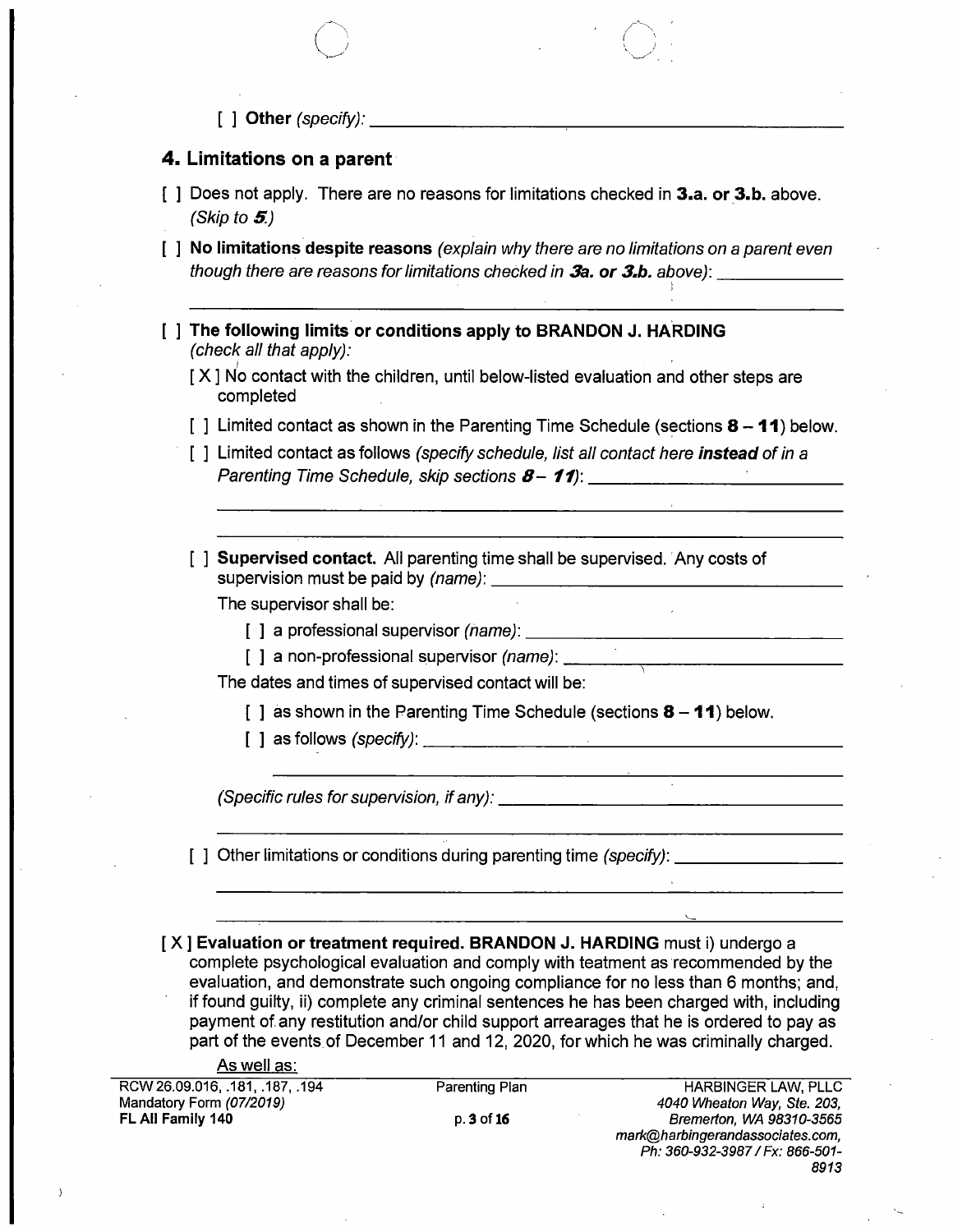- [X] provide a copy of the evaluation and compliance reports in order to justify any deviation from this parenting plan.
- If all of the above are successfully completed, and the Respondent petitioners the Court for a modification of the Parenting Plan, any resulting visits for the Respondent with the minor child shall be supervised by a professional supervisor, at the Respondent's expense .

If this parent does not follow the evaluation or treatment requirements above, then (what happens): the Respondent shall continue to have no contact with the minor child.

#### **5. Decision-making**

When the children are with you, you are responsible for them. You can make day-to-day decisions for the children when they are with you, including decisions about safety and emergency health care. Major decisions must be made as follows

## **a. Who can make major decisions about the children?**

**Only the Petitioner, Tristina Mae Harding** 

## **b. Reasons for limits on major decision-making, if any:**

# [ **X] Major decision-making must be limited because one of the parents has problems as described in 3.a. above.**

# **6. Dispute Resolution** – If you and the other parent disagree:

From time to time, the parents may have disagreements about shared decisions or about what parts of this parenting plan mean. To solve disagreements about this parenting plan, the parents will go to a dispute resolution provider or court. The court may only require a dispute resolution provider if there are no limitations in **3a .** 

### **The parents will go to:**

**Court (without having to go to mediation, arbitration, or counseling).** 

# **7. Custodian**

The custodian is **TRISTINA MAE HARDING** solely for the purpose of all state and federal statutes which require a designation or determination of custody . Even though one parent is called the custodian, this does not change the parenting rights and responsibilities described in this plan.

(Washington law generally refers to parenting time and decision-making , rather than custody. However, some state and federal laws require that one person be named the custodian. The custodian is the person with whom the children are scheduled to reside a majority of their time.)

# ► **Parenting Time Schedule** (Residential Provisions)

### Check one: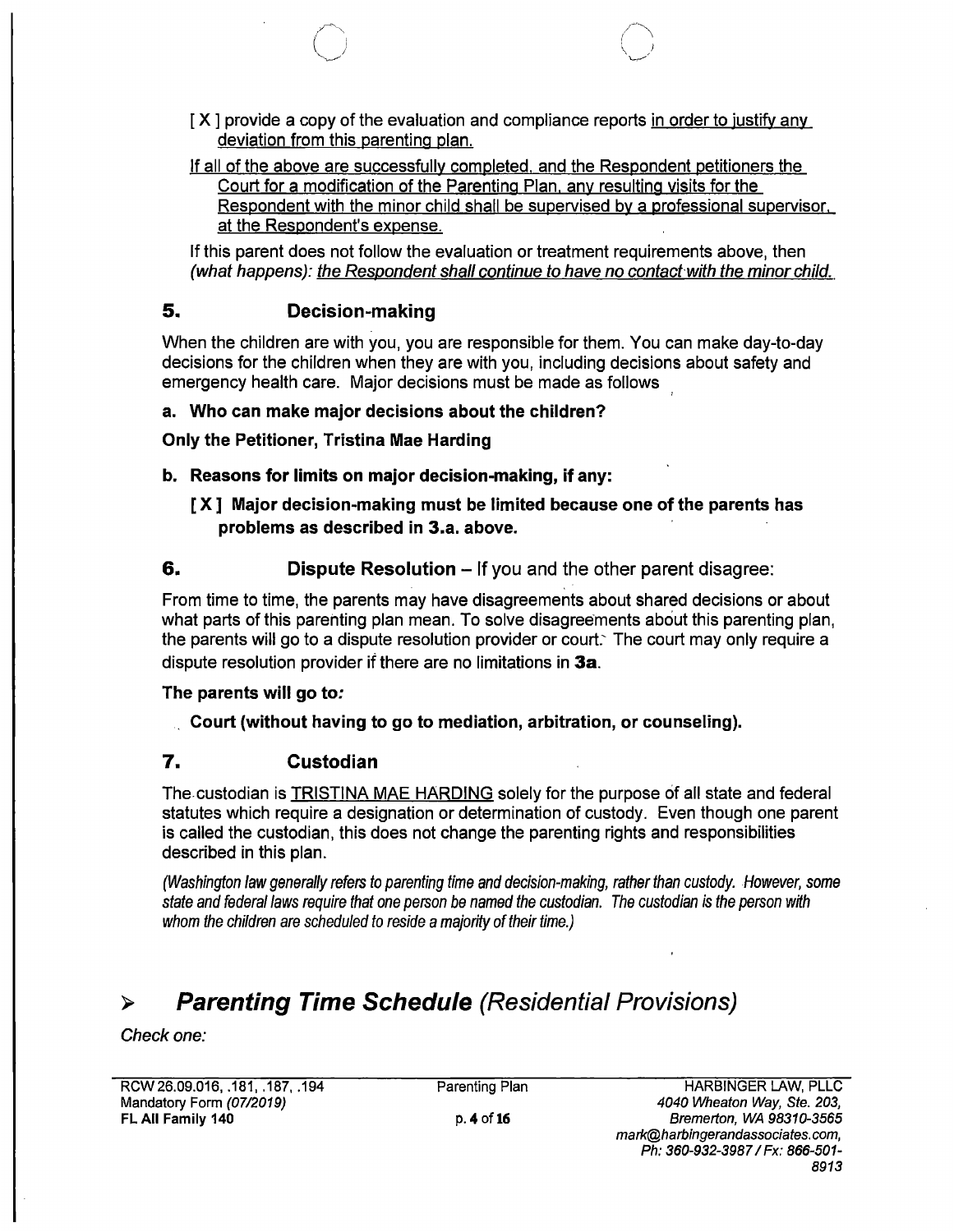| <b>Skip</b> the parenting time schedule in sections $8 - 11$ if one parent has no contact with the |                                  |
|----------------------------------------------------------------------------------------------------|----------------------------------|
| children other than what is described in section $4$ – Limitations.                                |                                  |
| The children live with <i>(name):</i>                                                              | except as described in section 4 |

[ ] *Complete* the parenting time schedule in sections *8* **-** *11.* 

## **8. School Schedule**

### **a. Children under School-Age**

- [ ] Does not apply. All children are school-age.
- [ ] The schedule for children under school-age is the same as for school-age children.
- [] Children under school-age are scheduled to live with  $(name):$

except when they are scheduled to live with (name): \_\_\_\_\_\_\_\_\_\_\_\_\_\_\_\_\_\_\_\_\_\_\_\_\_\_\_\_ on (check all that apply):

- [ ] WEEKENDS: [ ] every week [ ] every other week [ ] other (specify): \_\_\_\_\_\_\_\_
	- from  $\text{(day)}$  \_\_\_\_\_\_\_\_\_\_\_\_\_\_\_\_ at \_\_\_\_; \_\_\_\_\_\_\_\_\_.m. to  $\text{(day)}$  \_\_\_\_\_\_\_\_\_\_\_\_\_\_\_\_\_\_\_\_\_\_\_\_\_\_\_\_\_\_.m.
	- $from (day)$  \_\_\_\_\_\_\_\_\_\_\_\_\_\_\_\_\_ at \_\_\_\_\_; \_\_\_\_\_\_\_.m. to  $(\text{day})$  \_\_\_\_\_\_\_\_\_\_\_\_\_\_\_\_\_\_\_\_\_\_\_\_\_\_\_.m.
- [ ] WEEKDAYS: [ ] every week [ ] every other week [ ] other (specify): \_\_\_\_\_\_\_\_ from (day) \_\_\_\_\_\_\_\_\_\_\_\_ at \_\_\_\_:\_\_\_ \_\_.m. to (day) \_\_\_\_\_\_\_\_\_\_\_ at \_\_\_\_: \_\_\_\_ \_\_.m.
	- from (day) \_\_\_\_\_\_\_\_\_\_\_\_\_ at \_\_\_\_\_ \_\_\_.m. to (day) \_\_\_\_\_\_\_\_\_\_ at \_\_\_\_ \_\_\_\_ \_\_.m.
- [ ] OTHER (specify): \_\_\_\_\_\_\_\_\_\_\_\_\_\_\_\_\_\_\_\_ \_
- [ ] Other (specify): \_\_\_\_\_\_\_\_\_\_\_\_\_\_\_\_\_\_\_\_\_\_ \_

### **b. School-Age Children**

This schedule will apply (check one):

- [ ] immediately.
- [ ] when the youngest child enters (check one): [ ] Kindergarten [ ] 1st grade
- [ ] when the oldest child enters (check one): [ ] Kindergarten [ ] 1st grade
- [ ] Other: \_\_\_\_\_\_\_\_\_\_\_\_\_\_\_\_\_\_

| The children are scheduled to live with (name):            |     |
|------------------------------------------------------------|-----|
| except when they are scheduled to live with <i>(name):</i> | on. |
| (check all that apply):                                    |     |

[ ] WEEKENDS: [ ] every week [ ] every other week [ ] other (specify): \_\_\_

from (day) \_\_\_\_\_ at \_\_ : \_\_ .m. to (day) \_\_\_\_ at \_\_ . \_\_\_ .m.

| RCW 26.09.016, .181, .187, .194 |  |  |
|---------------------------------|--|--|
| Mandatory Form (07/2019)        |  |  |
| FL All Family 140               |  |  |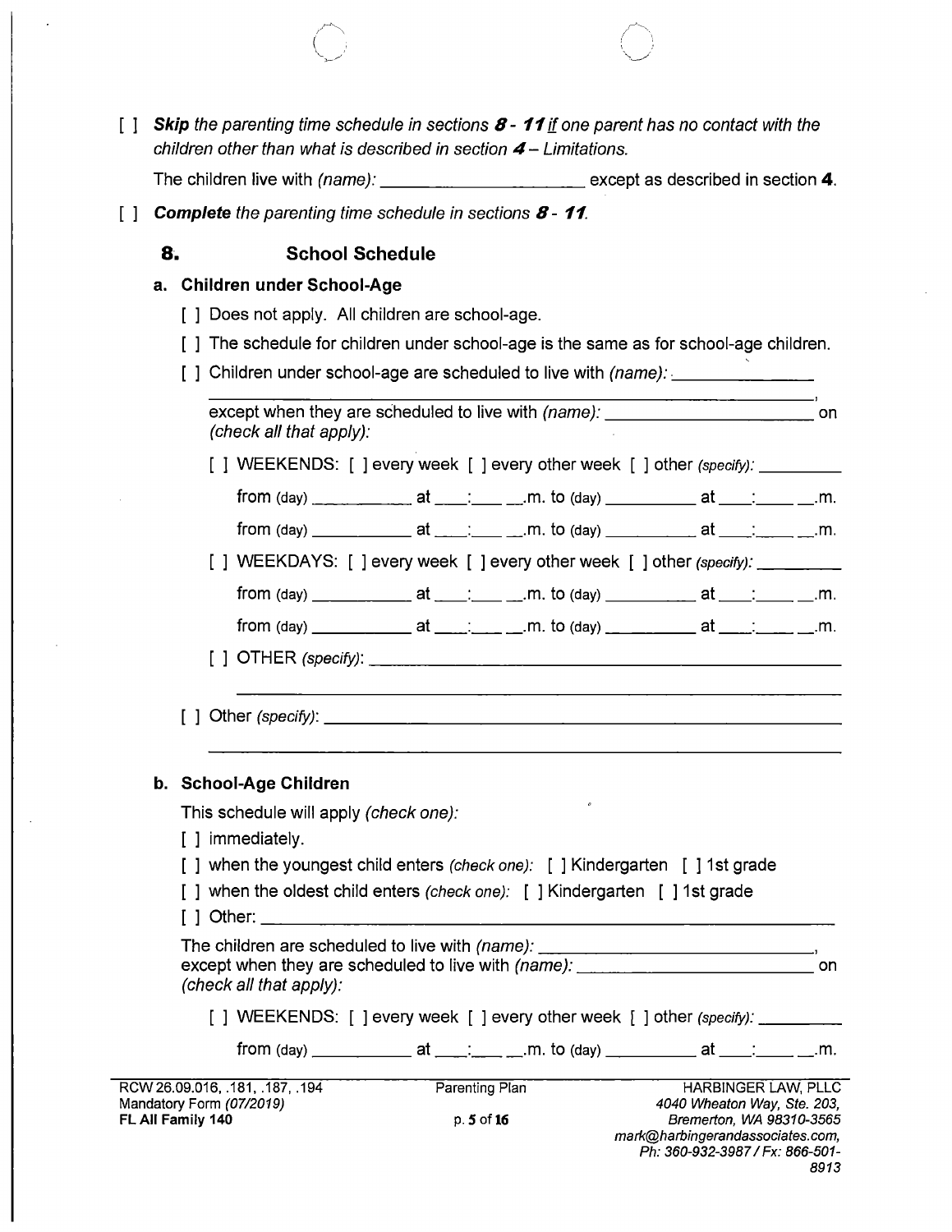|                                                                                                                    | [ ] WEEKDAYS: [ ] every week [ ] every other week [ ] other (specify): _________                                                                                         |  |  |
|--------------------------------------------------------------------------------------------------------------------|--------------------------------------------------------------------------------------------------------------------------------------------------------------------------|--|--|
|                                                                                                                    |                                                                                                                                                                          |  |  |
|                                                                                                                    | from (day) _________________ at _____; ________.m. to (day) _____________ at ____; _________.m.                                                                          |  |  |
|                                                                                                                    |                                                                                                                                                                          |  |  |
|                                                                                                                    |                                                                                                                                                                          |  |  |
| 9.<br><b>Summer Schedule</b>                                                                                       |                                                                                                                                                                          |  |  |
| Summer begins and ends [ ] according to the school calendar. [ ] as follows: _________                             |                                                                                                                                                                          |  |  |
|                                                                                                                    | The Summer Schedule is the same as the School Schedule. (Skip to 10.)                                                                                                    |  |  |
| [ ] The Summer Schedule is the same as the School Schedule except that each parent                                 | shall spend _______ weeks of uninterrupted vacation time with the children each<br>summer. The parents shall confirm their vacation schedules in writing by the end of   |  |  |
| [] The Summer Schedule is different than the School Schedule. The Summer Schedule<br>will begin the summer before: |                                                                                                                                                                          |  |  |
|                                                                                                                    | (check one): [ ] the youngest child [ ] the oldest child [ ] each child<br>begins (check one): [ ] Kindergarten [ ] 1st grade [ ] Other: __________________              |  |  |
| (check all that apply):                                                                                            | During the summer the children are scheduled to live with (name): _______________<br>except when they are scheduled to live with (name): ____________________________ on |  |  |
|                                                                                                                    | [ ] WEEKENDS: [ ] every week [ ] every other week [ ] other (specify): _________                                                                                         |  |  |
|                                                                                                                    | from (day) ________________ at ____; ____ __.m. to (day) ____________ at ____; _____ __.m.                                                                               |  |  |
|                                                                                                                    | from (day) ________________ at ____; ________.m. to (day) ______________ at ____; ________.m.                                                                            |  |  |
|                                                                                                                    | [] WEEKDAYS: [ ] every week [ ] every other week [ ] other (specify): ________                                                                                           |  |  |
|                                                                                                                    | from (day) ________________ at ____; ____ __.m. to (day) ____________ at ____; ________.m.                                                                               |  |  |
|                                                                                                                    |                                                                                                                                                                          |  |  |
|                                                                                                                    |                                                                                                                                                                          |  |  |
|                                                                                                                    |                                                                                                                                                                          |  |  |
|                                                                                                                    |                                                                                                                                                                          |  |  |

 $\mathbb{Z}$ 

 $\ddot{\phantom{0}}$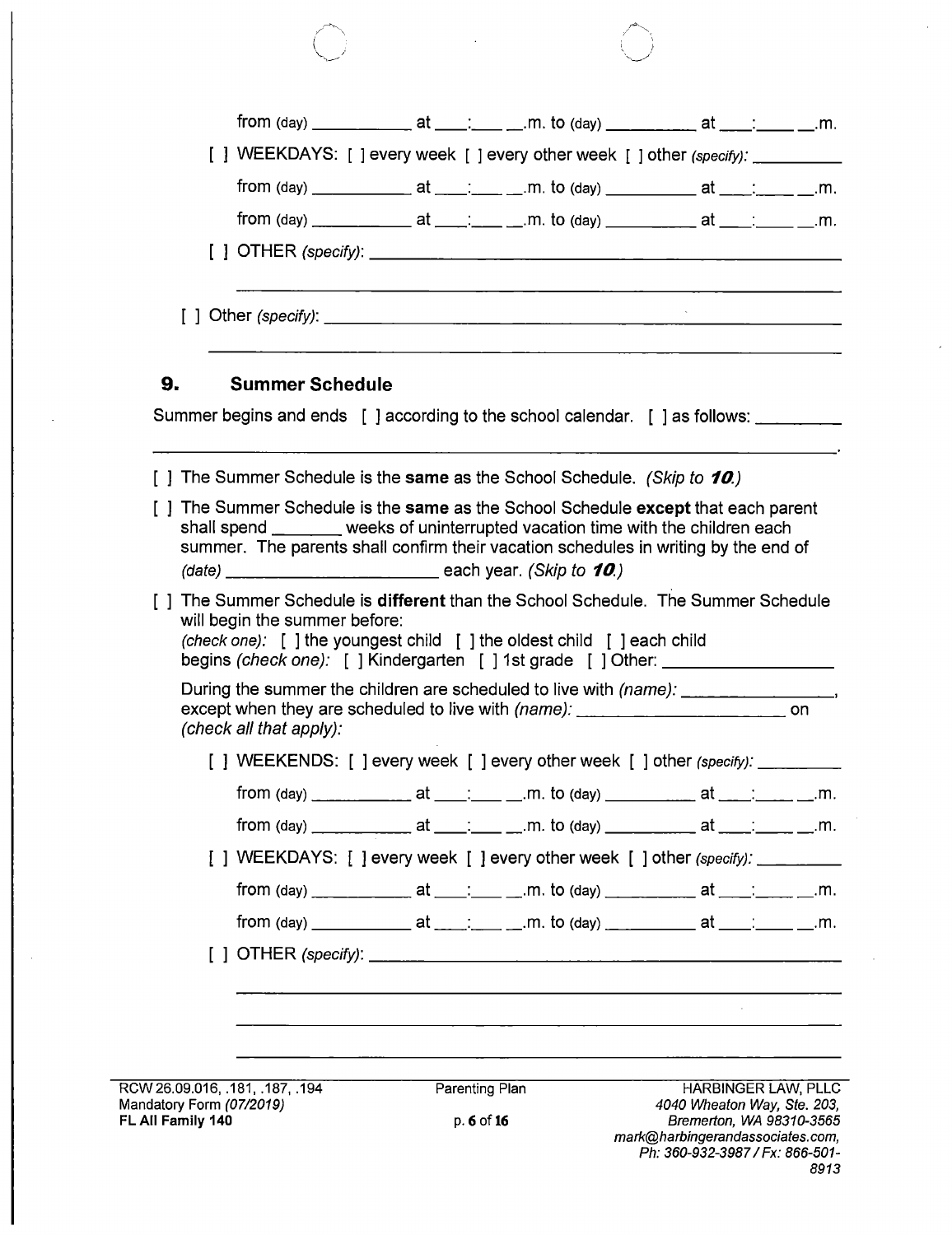# **10. Holiday Schedule (includes school breaks)**

- [ ] The Holiday Schedule is the **same** as the School and Summer Schedules above for all holidays and school breaks. (Skip to *11.)*
- [ ] This is the Holiday Schedule for [ ] all children [ ] school-age children only: (Put one parent's name in each column and fill out when the children will be with that

|                                        | parent for holidays and school breaks.)                                                                                                                                                                                |                                                                                                                                       |  |  |
|----------------------------------------|------------------------------------------------------------------------------------------------------------------------------------------------------------------------------------------------------------------------|---------------------------------------------------------------------------------------------------------------------------------------|--|--|
| $\leftarrow$ Holi<br>day               | Children with (name):                                                                                                                                                                                                  | ← Children with (name):                                                                                                               |  |  |
| ← Marti<br>n Luther<br>King Jr.<br>Day | $\leftarrow$ [] Odd Years [] Even Years []<br>Every Yr.<br>$\leftarrow$ Begin<br>day/time:<br>End<br>$\leftarrow$<br>day/time:<br>[ ] With the parent who has the children for the attached weekend<br>Other plan:     | [] Odd Years [] Even Years []<br>$\leftarrow$<br>Every Yr.<br>$\leftarrow$ Begin<br>day/time:<br>End<br>$\longleftarrow$<br>day/time: |  |  |
| $\leftarrow$ Presi<br>dents'<br>Day    | $\leftarrow$ [] Odd Years [] Even Years []<br>Every Yr.<br>$\leftarrow$ Begin<br>day/time:<br>End<br>$\leftarrow$<br>day/time:<br>[ ] With the parent who has the children for the attached weekend<br>[ ] Other plan: | ← [] Odd Years [] Even Years []<br>Every Yr.<br>$\leftarrow$ Begin<br>day/time:<br>End<br>$\leftarrow$<br>day/time:                   |  |  |
| ← Mid-<br>winter<br><b>Break</b>       | $\leftarrow$ [] Odd Years [] Even Years []<br>Every Yr.<br>$\leftarrow$ Begin<br>day/time:<br>$\leftarrow$ End<br>day/time:                                                                                            | [ ] Odd Years [ ] Even Years [ ]<br>$\leftarrow$<br>Every Yr.<br>$\leftarrow$ Begin<br>day/time:<br>End<br>$\leftarrow$<br>day/time:  |  |  |

J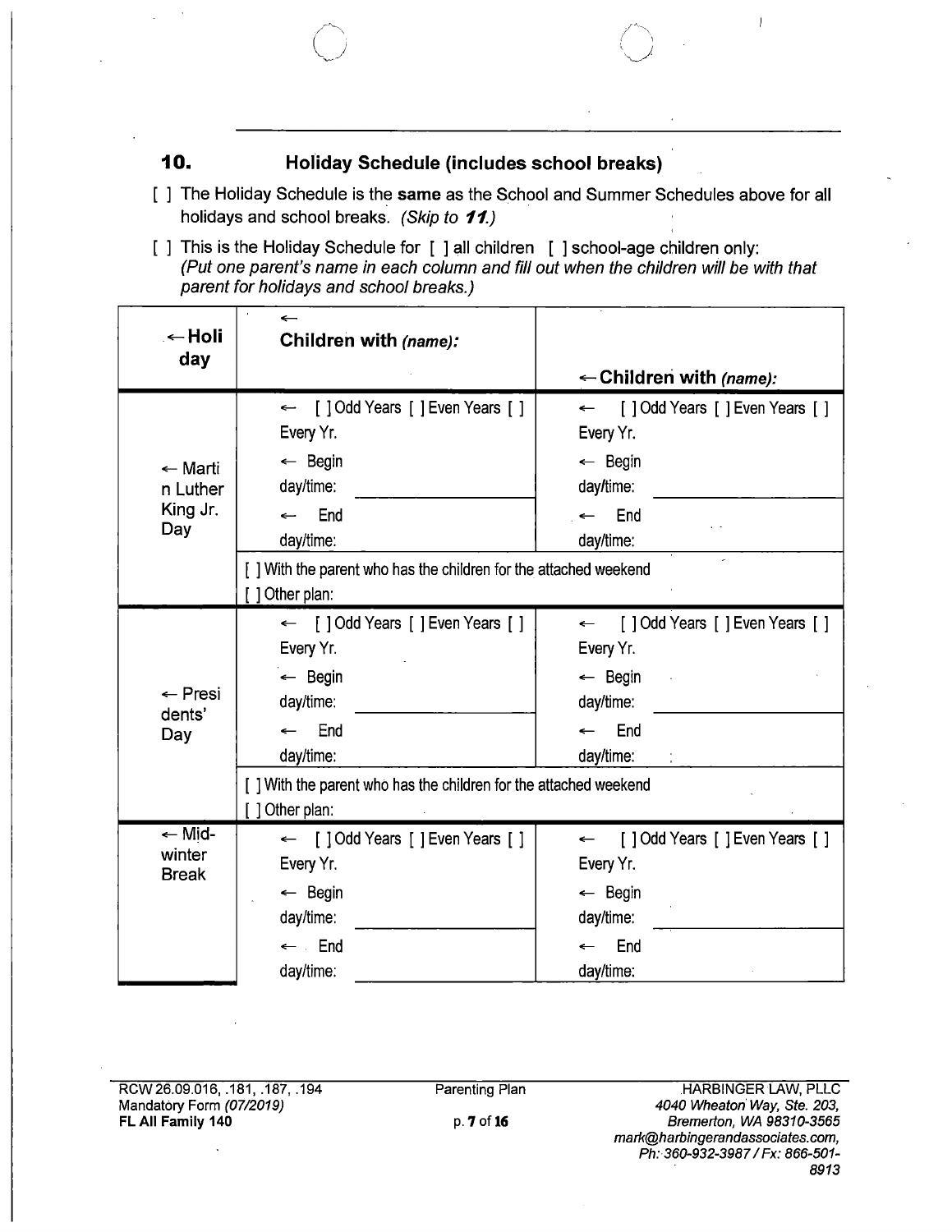



| ←Holi<br>day                                                                     | $\longleftarrow$<br>Children with (name):                                                                                                                                                            | ← Children with (name):                                                                                                                                                                                                |
|----------------------------------------------------------------------------------|------------------------------------------------------------------------------------------------------------------------------------------------------------------------------------------------------|------------------------------------------------------------------------------------------------------------------------------------------------------------------------------------------------------------------------|
|                                                                                  | must be exchanged on Wednesday at (time): _______________.<br>[ ] Other plan:                                                                                                                        | [ ] Each parent has the children for the half of break attached to his/her weekend. The children                                                                                                                       |
| $\leftarrow$ Sprin<br>g Break                                                    | ← [] Odd Years [] Even Years []<br>Every Yr.<br>$\leftarrow$ Begin<br>day/time:<br>End<br>$\leftarrow$<br>day/time:<br>must be exchanged on Wednesday at (time): _______________.<br>[ ] Other plan: | ← [] Odd Years [] Even Years []<br>Every Yr.<br>$\leftarrow$ Begin<br>day/time:<br>End<br>$\leftarrow$<br>day/time:<br>[] Each parent has the children for the half of break attached to his/her weekend. The children |
| $\leftarrow$ Moth<br>er's Day                                                    | ← [] Odd Years [] Even Years []<br>Every Yr.<br>$\leftarrow$ Begin<br>day/time:<br>End<br>$\leftarrow$<br>day/time:<br>[ ] Other plan:                                                               | ← [] Odd Years [] Even Years []<br>Every Yr.<br>$\leftarrow$ Begin<br>day/time:<br>End<br>$\overline{\phantom{m}}$<br>day/time:                                                                                        |
| $\leftarrow$ Mem<br>orial<br>Day                                                 | ← [] Odd Years [] Even Years []<br>Every Yr.<br>$\leftarrow$ Begin<br>day/time:<br>End<br>day/time:<br>[ ] With the parent who has the children for the attached weekend<br>[ ] Other plan:          | [] Odd Years [] Even Years []<br>Every Yr.<br>$\leftarrow$ Begin<br>day/time:<br>End<br>day/time:                                                                                                                      |
| $\overline{\leftarrow}$ Fathe                                                    | $\leftarrow$ [] Odd Years [] Even Years []                                                                                                                                                           | [ ] Odd Years [ ] Even Years [ ]<br>$\leftarrow$                                                                                                                                                                       |
| RCW 26.09.016, .181, .187, .194<br>Mandatory Form (07/2019)<br>FL All Family 140 | Parenting Plan<br>p. 8 of 16                                                                                                                                                                         | <b>HARBINGER LAW, PLLC</b><br>4040 Wheaton Way, Ste. 203,<br>Bremerton, WA 98310-3565<br>mark@harbingerandassociates.com,<br>Ph: 360-932-3987 / Fx: 866-501-                                                           |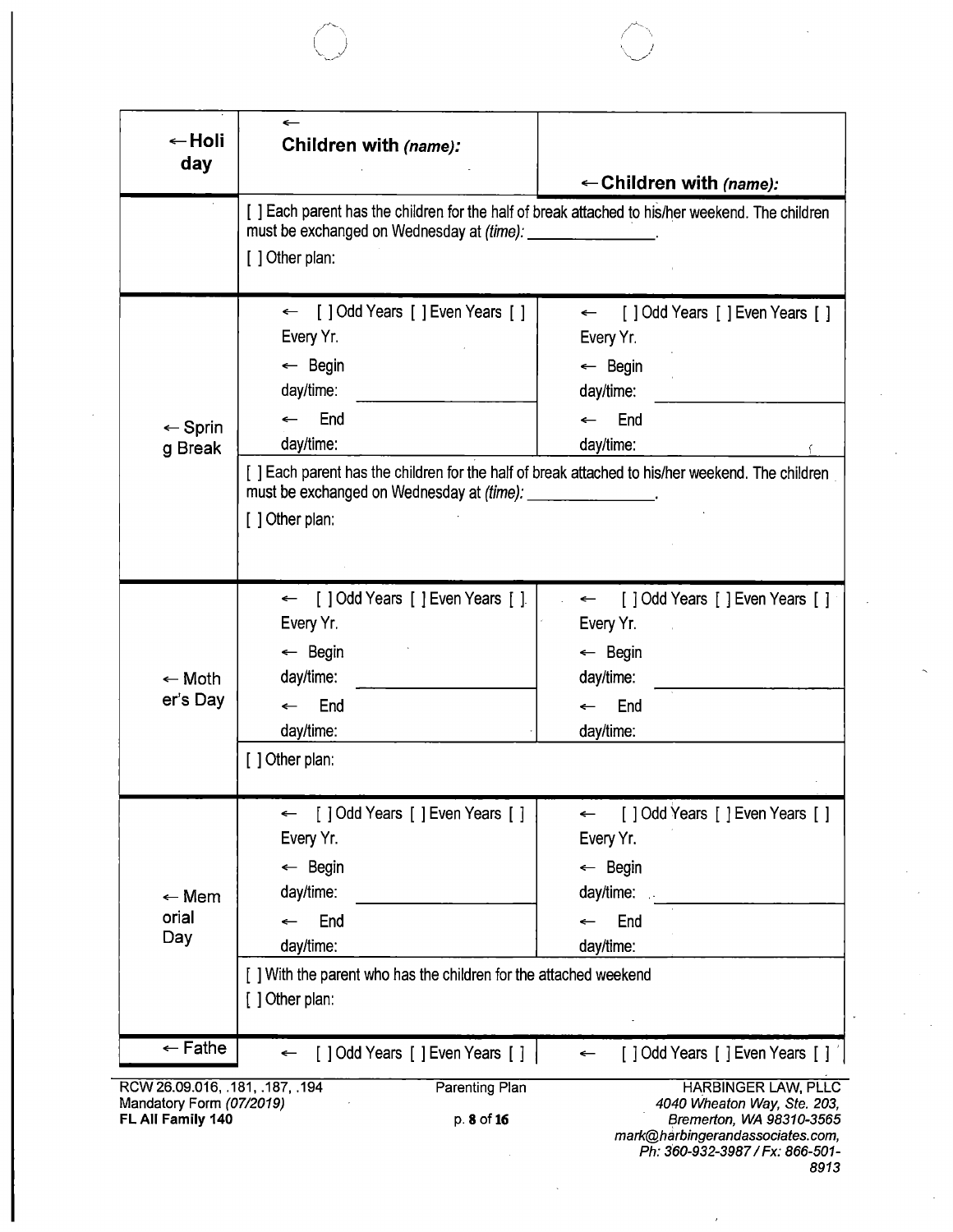| ← Holi<br>day                   | $\leftarrow$<br>Children with (name):                             |                                            |  |
|---------------------------------|-------------------------------------------------------------------|--------------------------------------------|--|
|                                 |                                                                   | $\leftarrow$ Children with (name):         |  |
|                                 | Every Yr.                                                         | Every Yr.                                  |  |
|                                 | $\leftarrow$ Begin                                                | $\leftarrow$ Begin                         |  |
|                                 | day/time:                                                         | day/time:                                  |  |
| r's Day                         | End<br>$\leftarrow$                                               | End<br>$\leftarrow$                        |  |
|                                 | day/time:                                                         | day/time:                                  |  |
|                                 | [ ] Other plan:                                                   |                                            |  |
|                                 | ← [] Odd Years [] Even Years []                                   | ← [] Odd Years [] Even Years []            |  |
|                                 | Every Yr.                                                         | Every Yr.                                  |  |
|                                 | $\leftarrow$ Begin                                                | $\leftarrow$ Begin                         |  |
|                                 | day/time:                                                         | day/time:                                  |  |
| $\leftarrow$ Fourt<br>h of July | End<br>$\leftarrow$                                               | End                                        |  |
|                                 | day/time:                                                         | day/time:                                  |  |
|                                 | ← [ ] Follow the Summer Schedule in section 9.                    |                                            |  |
|                                 | [ ] Other plan:                                                   |                                            |  |
|                                 | ← [ ] Odd Years [ ] Even Years [ ]                                | ← [] Odd Years [] Even Years []            |  |
|                                 | Every Yr.                                                         | Every Yr.                                  |  |
|                                 | $\leftarrow$ Begin                                                | $\leftarrow$ Begin                         |  |
| $\leftarrow$ Labor              | day/time:                                                         | day/time:                                  |  |
| Day                             | End                                                               | End                                        |  |
|                                 | ____________________________ day/time:<br>day/time:               |                                            |  |
|                                 | [ ] With the parent who has the children for the attached weekend |                                            |  |
|                                 | [ ] Other plan:                                                   |                                            |  |
|                                 |                                                                   |                                            |  |
| $\leftarrow$ Than<br>ksgiving   | ← [] Odd Years [] Even Years []                                   | $\leftarrow$ [] Odd Years [] Even Years [] |  |
| Day /                           | Every Yr.                                                         | Every Yr.                                  |  |
| <b>Break</b>                    | $\leftarrow$ Begin                                                | $\leftarrow$ Begin<br>$\sim$ 14            |  |
|                                 | day/time:                                                         | day/time:                                  |  |
|                                 | End<br>$\leftarrow$                                               | End<br>$\leftarrow$                        |  |
|                                 | day/time:                                                         | day/time:<br>$\mathbf{r}$ .                |  |

p. **9ofl6**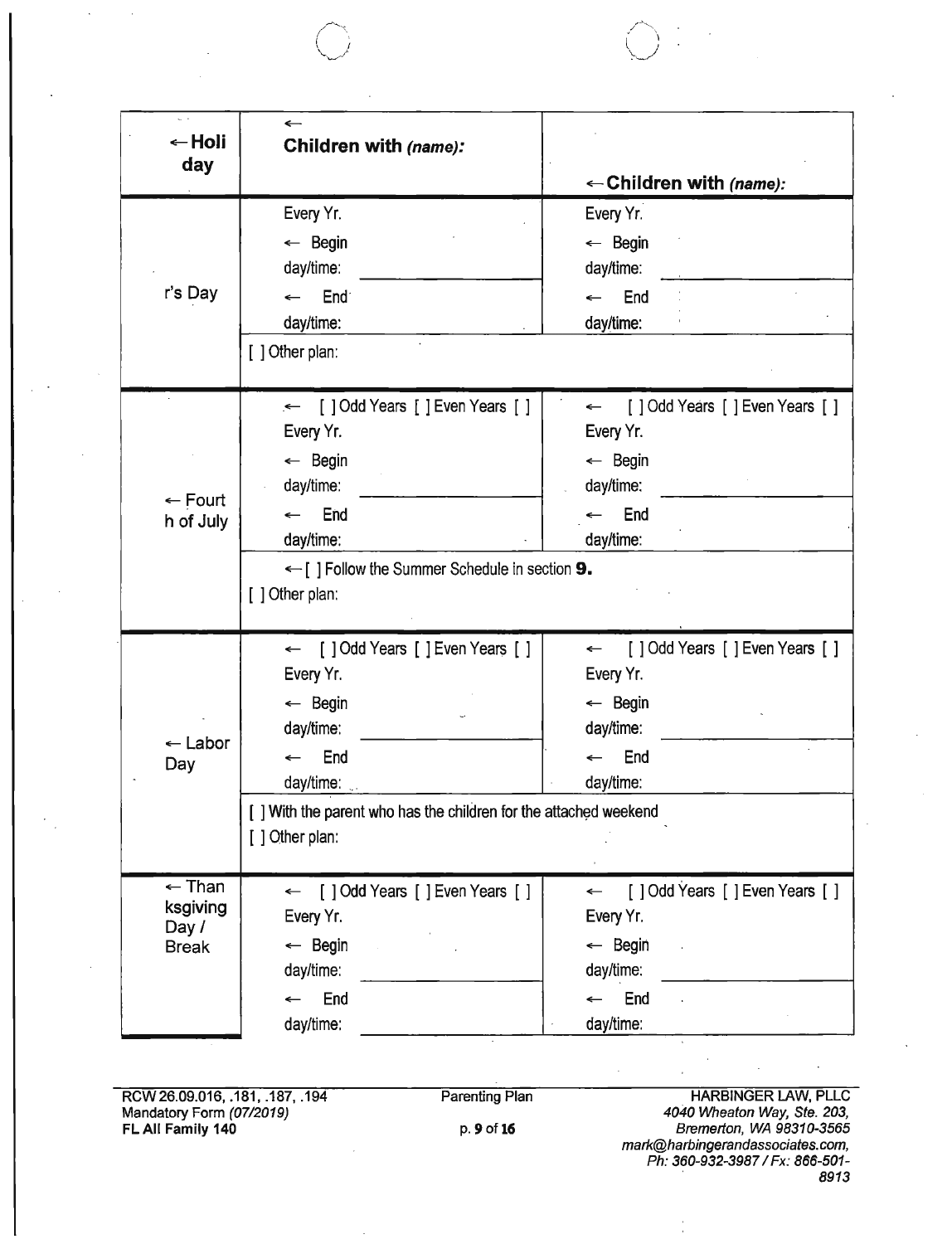| ← Holi<br>day                                               | $\longleftarrow$<br>Children with (name):                                                                                                                                                | ← Children with (name):                                                                                                            |
|-------------------------------------------------------------|------------------------------------------------------------------------------------------------------------------------------------------------------------------------------------------|------------------------------------------------------------------------------------------------------------------------------------|
|                                                             | [ ] Other plan:                                                                                                                                                                          |                                                                                                                                    |
| $\leftarrow$ Winte<br>r Break                               | ← [] Odd Years [] Even Years []<br>Every Yr.<br>$\leftarrow$ Begin<br>day/time:<br>End<br>$\longleftarrow$<br>day/time:<br>[ ] Other plan:                                               | ← [] Odd Years [] Even Years []<br>Every Yr.<br>$\leftarrow$ Begin<br>day/time:<br>$\leftarrow$ End<br>day/time:                   |
| $\leftarrow$ Christ<br>mas Eve                              | ← [ ] Odd Years [ ] Even Years [ ]<br>Every Yr.<br>$\leftarrow$ Begin<br>day/time:<br>End<br>$\leftarrow$<br>day/time:<br>[ ] Follow the Winter Break schedule above.<br>[ ] Other plan: | $\epsilon$ [] Odd Years [] Even Years []<br>Every Yr.<br>$\leftarrow$ Begin<br>day/time:<br>$\leftarrow \text{ }$ End<br>day/time: |
| $\leftarrow$ Christ<br>mas<br>Day                           | ← [] Odd Years [] Even Years []<br>Every Yr.<br>$\leftarrow$ Begin<br>day/time:<br>End<br>$\leftarrow$<br>day/time:<br>[ ] Follow the Winter Break schedule above.<br>[ ] Other plan:    | ← [] Odd Years [] Even Years []<br>Every Yr.<br>$\leftarrow$ Begin<br>day/time:<br>End<br>$\leftarrow$<br>day/time:                |
| $\leftarrow$ New<br>Year's<br>Eve /<br><b>New</b><br>Year's | ← [] Odd Years [] Even Years []<br>Every Yr.<br>$\leftarrow$ Begin<br>day/time:                                                                                                          | [ ] Odd Years [ ] Even Years [ ]<br>$\stackrel{.}{\leftarrow}$<br>Every Yr.<br>$\leftarrow$ Begin<br>day/time:                     |

Mandatory Form *(07/2019)* FL **All Family 140** p. **10** of **16**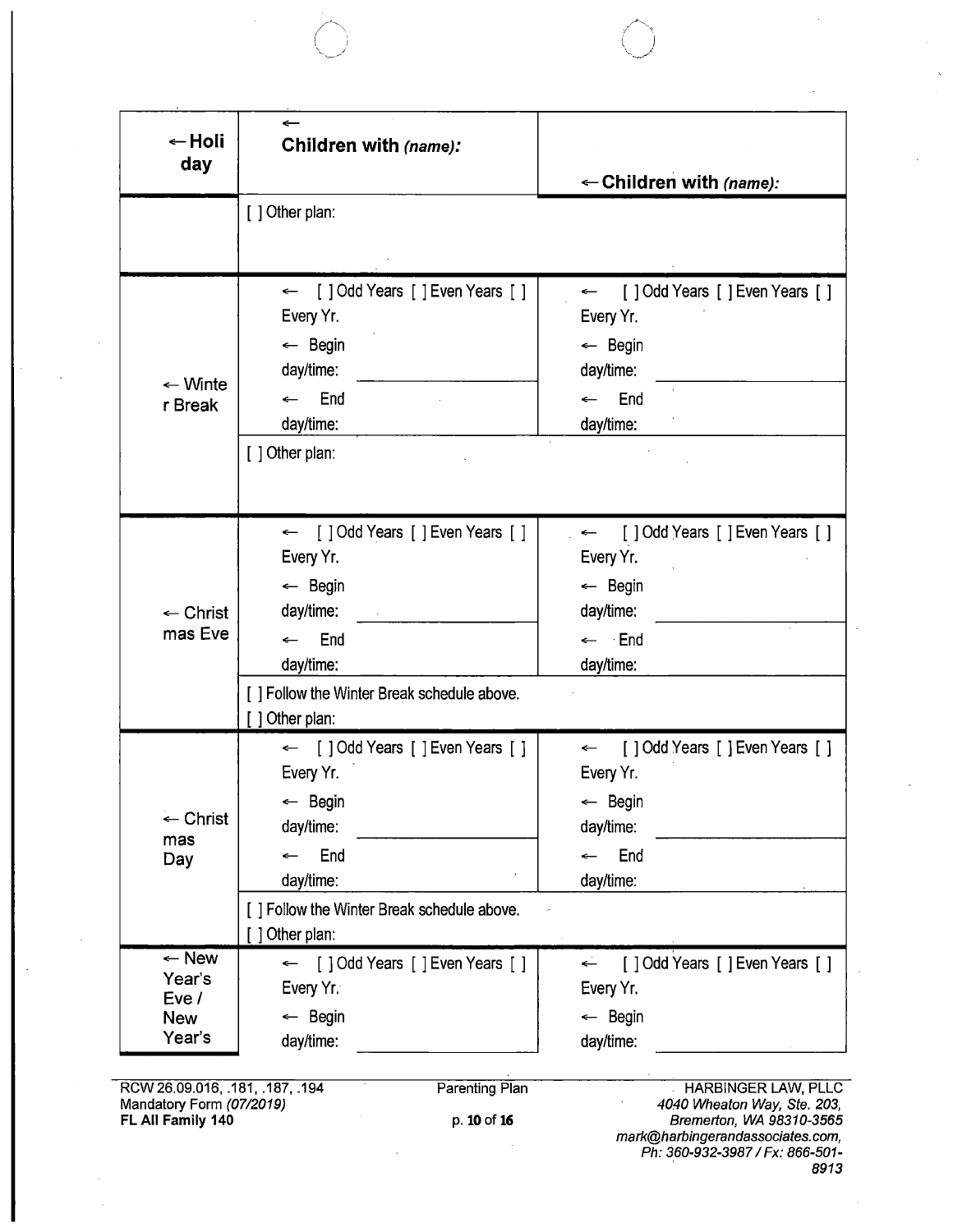| ← Holi<br>day                                                                    | ←<br>Children with (name):                                                                                             | ← Children with (name):                                                                                             |
|----------------------------------------------------------------------------------|------------------------------------------------------------------------------------------------------------------------|---------------------------------------------------------------------------------------------------------------------|
|                                                                                  | End<br>←<br>day/time:                                                                                                  | End<br>$\leftarrow$<br>day/time:                                                                                    |
| Day<br>(odd/even<br>is based                                                     | [ ] Follow the Winter Break schedule above.<br>[ ] Other plan:                                                         |                                                                                                                     |
| on New<br>Year's<br>Eve)                                                         | ← [] Odd Years [] Even Years []<br>Every Yr.                                                                           | [] Odd Years [] Even Years []<br>$\leftarrow$<br>Every Yr.                                                          |
| <del>- Childi</del><br>en's<br><b>Birthday</b><br>S                              | $\leftarrow$ Begin<br>day/time:<br>End<br>$\leftarrow$                                                                 | $\leftarrow$ Begin<br>day/time:<br>End<br>$\leftarrow$                                                              |
|                                                                                  | day/time:<br>] Other plan:                                                                                             | day/time:                                                                                                           |
| $\leftarrow$ All<br>three-<br>day<br>weeken<br>ds not<br>listed<br>elsewhe<br>re | ← (Federal holidays, school in-service days, etc.)<br>who has them for the attached weekend.                           | [ ] The children shall spend any unspecified holiday or non-school day with the parent.<br>[ ] Other plan:          |
| ← Other<br>occasio<br>n<br>importan<br>t to the<br>family:                       | [ ] Odd Years [ ] Even Years [ ]<br>Every Yr.<br>- Begin<br>day/time:<br>End<br>↔<br>day/time:<br>[ ] Other plan:<br>Ç | [] Odd Years [] Even Years []<br>Every Yr.<br>$\leftarrow$ Begin<br>day/time:<br>End<br>$\leftarrow$<br>day/time:   |
| $\leftarrow$ Other<br>occasio<br>n<br>importan<br>t to the<br>family:            | ← [ ] Odd Years [ ] Even Years [ ]<br>Every Yr.<br>$\leftarrow$ Begin<br>day/time:<br>End<br>day/time:                 | ← [] Odd Years [] Even Years []<br>Every Yr.<br>$\leftarrow$ Begin<br>day/time:<br>End<br>$\leftarrow$<br>day/time: |

RCW26.09.016, .181, .187, .194 Mandatory Form *(07/2019)* **FL All Family 140** 

Parenting Plan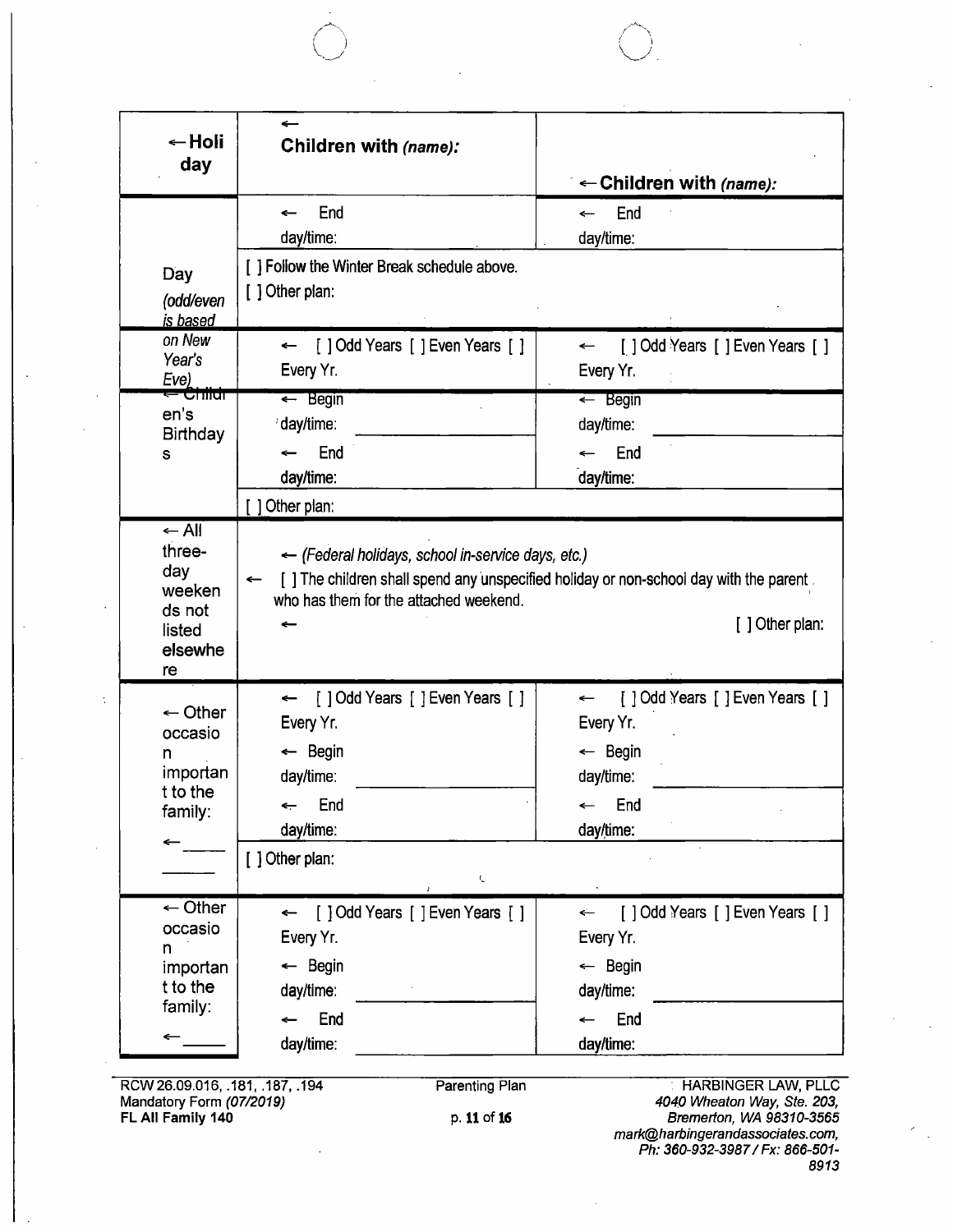| ← Holi<br>day | <b>-</b><br>Children with (name): | $\leftarrow$ Children with (name): |
|---------------|-----------------------------------|------------------------------------|
|               | J Other plan:                     |                                    |

# 11. Conflicts in Scheduling

The Holiday Schedule must be observed over all other schedules. If there are conflicts within the Holiday Schedule (check all that apply):

- [ ] Named holidays shall be followed before school breaks.
- [ ] Children's birthdays shall be followed before named holidays and school breaks.
- [ ] Other (specify): \_\_\_\_\_\_\_\_\_\_\_\_\_\_\_\_\_\_\_\_ \_

# **12. Transportation Arrangements**

The children will be exchanged for parenting time (picked up and dropped off) at:

- [ ] each parent's home
- [ ] school or daycare when in session
- $[ ]$  other location (specify):  $[ ]$

Who is responsible for arranging transportation?

- [ ] The **picking up** parent The parent who is about to **start** parenting time with the children must arrange to have the children picked up.
- [ ] The dropping off parent The parent whose parenting time is ending must arrange to have the children dropped off.

Other details (if any): \_\_\_\_\_\_\_\_\_\_\_\_\_\_\_\_\_\_\_\_\_\_ \_

# **13. Moving with the Children (Relocation)**

Anyone with majority or substantially equal residential time (at least 45 percent) who wants to move with the children **must notify** every other person who has court-ordered time with the children.

# **Move to a different school district**

If the move is to a different school district, the relocating person must complete the form Notice of Intent to Move with Children (FL Relocate 701) and deliver it at least **60 days**  before the intended move.

Exceptions: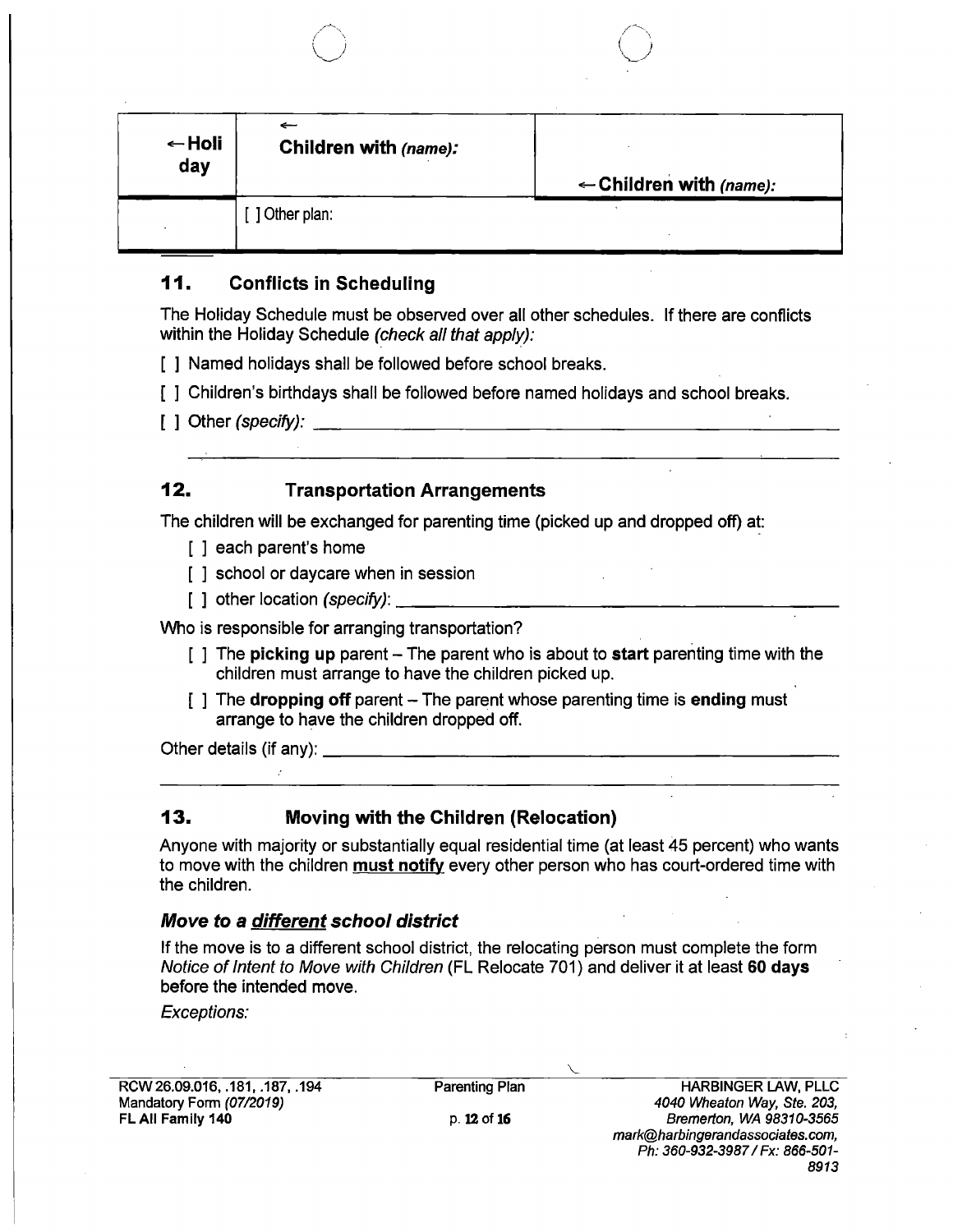- If the relocating person could not reasonably have known enough information to complete the form in time to give 60 days' notice, s/he must give notice within **5**  days after learning the information.
- If the relocating person is relocating to a domestic violence shelter or moving to avoid a clear, immediate and unreasonable risk to health or safety, notice may be delayed **21 days.**
- If information is protected under a court order or the address confidentiality program, it may be withheld from the notice.
- A relocating person who believes that giving notice would put her/himself or a child at unreasonable risk of harm, may ask the court for permission to leave things out of the notice or to be allowed to move without giving notice. Use form Motion to Limit Notice of Intent to Move with Children (Ex Parte) (FL Relocate 702).

The Notice of Intent to Move with Children can be delivered by having someone personally serve the other party or by any form of mail that requires a return receipt.

If the relocating person wants to change the Parenting Plan because of the move, s/he must deliver a proposed Parenting Plan together with the Notice.

### **Move within the same school district**

If the move is within the same school district, the relocating person still has to let the other parent know. However, the notice does not have to be served personally or by mail with a return receipt. Notice to the other party can be made in any reasonable way. No specific form is required.

### **Warning! If you do not notify...**

A relocating person who does not give the required notice may be found in contempt of court. If that happens the court can impose sanctions . Sanctions can include requiring the relocating person to bring the children back if the move has already happened, and ordering the relocating person to pay the other side's costs and lawyer's fees .

### **Right to object**

A person who has court-ordered time with the children can object to a move to a different school district and/or to the relocating person's proposed Parenting Plan. If the move is within the same school district, the other party doesn't have the right to object to the move, but s/he may ask to change the Parenting Plan if there are adequate reasons under the modification law (RCW 26.09.260).

An objection is made by filing the Objection about Moving with Children and Petition about Changing a Parenting/Custody Order (Relocation) (form FL Relocate 721). File your Objection with the court and serve a copy on the relocating person and anyone else who has court-ordered time with the children. Service of the Objection must be by personal service or by mailing a copy to each person by any form of mail that requires a return receipt. The Objection must be filed and served no later than **30 days** after the Notice of Intent to Move with Children was received.

#### **Right to move**

During the 30 days after the *Notice* was served, the relocating person may not move to a different school district with the children unless s/he has a court order allowing the move.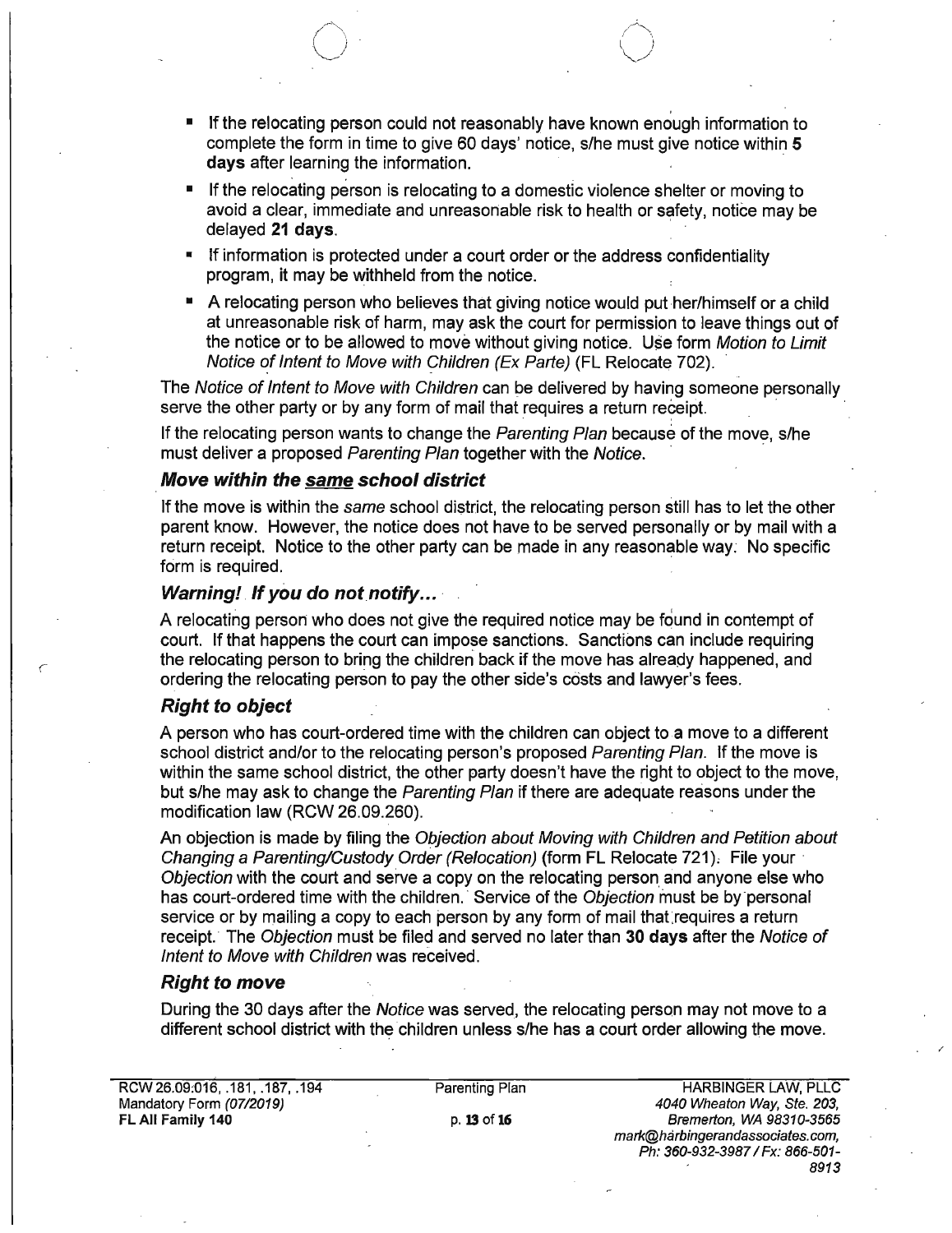After the 30 days, if no Objection is filed, the relocating person may move with the children without getting a court order allowing the move.

After the 30 days, if an Objection has been filed, the relocating person may move with the children **pending** the final hearing on the Objection **unless:** ·

- The other party gets a court order saying the children cannot move, or
- The other party has scheduled a hearing to take place no more than 15 days after the date the Objection was served on the relocating person. (However, the relocating person may ask the court for an order allowing the move even though a hearing is pending if the relocating person believes that s/he or a child is at unreasonable risk of harm.) .

The court may make a different decision about the move at a final hearing on the Objection.

### **Parenting Plan after move**

If the. relocating person served a proposed Parenting Plan with the Notice, **and** if no Objection is filed within 30 days after the Notice was served (or if the parties agree):

- Both parties may follow that proposed plan without being held in contempt of the Parenting Plan that was in place before the move. However, the proposed plan cannot be enforced by contempt unless it has been approved by a court.
- **Either party may ask the court to approve the proposed plan. Use form**  $Ex$  **Parte** Motion for Final Order Changing Parenting Plan - No Objection to Moving with Children (FL Relocate 706).

### **Forms**

You can find forms about moving with children at:

- The Washington State Courts' website: www.courts.wa.gov/forms,
- The Administrative Office of the Courts call: (360) 705-5328,
- **Washington LawHelp: www.washingtonlawhelp.org, or**
- The Superior Court Clerk's office or county law library (for a fee).

(This is a summary of the law. The complete law is in RCW 26.09.430 through 26.09.180.)

### **14. Other**

### **15. Proposal**

[ ] Does not apply. This is a court order.

[X] This is a **proposed** (requested) parenting plan. (The parent/s requesting this plan must read and sign below.)

I declare under penalty of perjury under the laws of the state of Washington that this plan was proposed in good faith and that the information in section **3** above is true.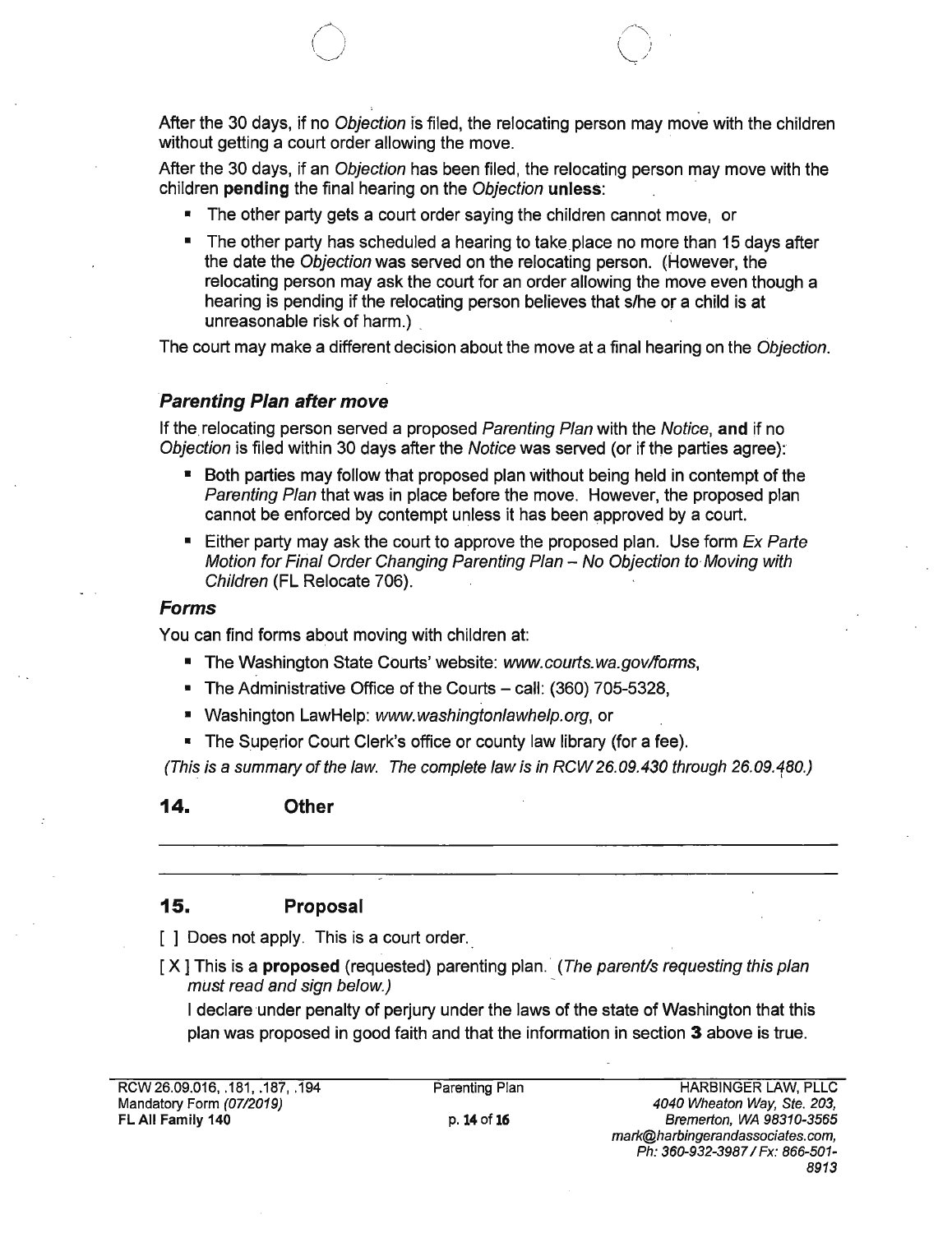| Breme/ton WK                      | FEBR TOD<br>TVISKna Harding |
|-----------------------------------|-----------------------------|
| Parent requesting plan signs here | Signed at (city and state)  |
|                                   |                             |

Other parent requesting plan (if agreed) signs here Signed at (city and state)

## **16. Court Order**

- [ ] Does not apply. This is a proposal.
- [ ] This is a court order (if signed by a judge or commissioner below).

Findings of Fact – Based on the pleadings and any other evidence considered:

The Court adopts the statements in section **3** (Reasons for putting limitations on a parent) as its findings.

- [ ] The Court makes additional findings which are:
	- [ ] contained in an order or findings of fact entered at the same time as this Parenting Plan.
	- [ ] attached as Exhibit A as part of this Parenting Plan.
	- $\begin{bmatrix} \end{bmatrix}$  other:

**Conclusions of Law - This Parenting Plan is in the best interest of the children.** 

[ ] Other: -----------------,-------

**Order** – The parties must follow this Parenting Plan.

Date **Date** Judge or Commissioner signs here

8913

**Warning!** If you don't follow this Parenting Plan, the court may find you in contempt (RCW 26.09.160). You still have to follow this Parenting Plan even if the other parent doesn't.

Violation of **residential** provisions of this order with actual knowledge of its terms is punishable by contempt of court and may be a criminal offense under RCW 9A.40.060(2) or 9A.40.070(2). Violation of this order may subject a violator to arrest.

### **If this is a court order, the parties and/or their lawyers (and any GAL) sign below.**

| This order (check any that apply):                                               |                        | This order (check any that apply):                  |
|----------------------------------------------------------------------------------|------------------------|-----------------------------------------------------|
| [ ] is an agreement of the parties.                                              |                        | [] is an agreement of the parties.                  |
| is presented by me.                                                              | [] is presented by me. |                                                     |
| $\left[\begin{array}{c}\right]$ may be signed by the court without notice to me. |                        | I may be signed by the court without notice to me.  |
| Petitioner signs here or lawyer signs here + WSBA #                              | 451588                 | Respondent signs here or lawyer signs here + WSBA # |
| RCW 26.09.016, .181, .187, .194                                                  | Parenting Plan         | HARBINGER LAW, PLLC                                 |
| Mandatory Form (07/2019)                                                         |                        | 4040 Wheaton Way, Ste. 203,                         |
| FL All Family 140                                                                | p. 15 of 16            | Bremerton, WA 98310-3565                            |
|                                                                                  |                        | mark@harbingerandassociates.com,                    |
|                                                                                  |                        | Ph: 360-932-3987 / Fx: 866-501-                     |